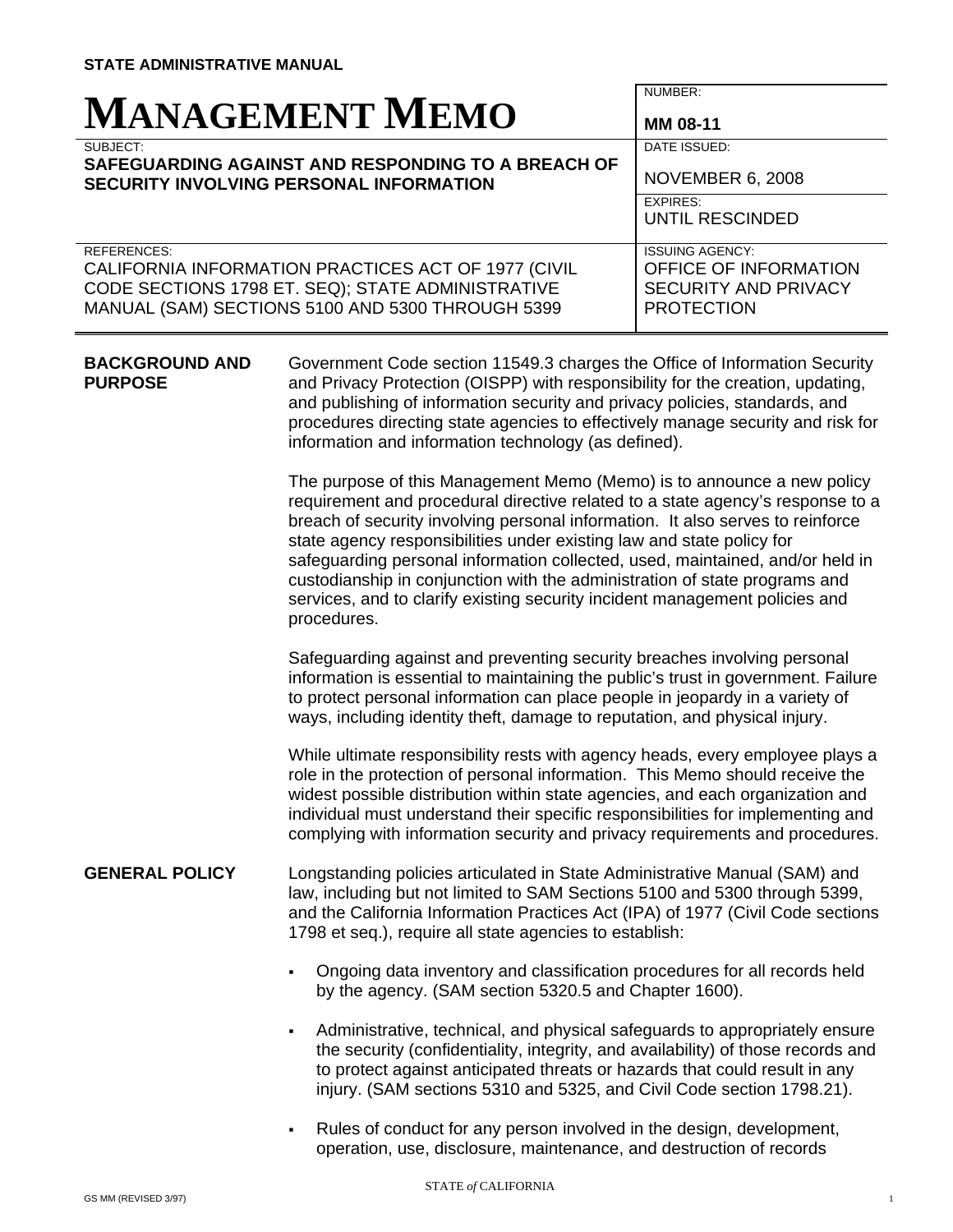containing personal information. (Management Memo 06-12, SAM sections 5310 and 5325, and Civil Code section 1798.20).

- Ongoing training and instruction to any persons involved in the design, development, operation, use, disclosure, maintenance, and destruction of records containing personal information about the rules and consequences of noncompliance. (SAM section 5325 and Civil Code section 1798.20).
- Encryption of portable computing devices and media that contain confidential, personal and sensitive information. (SAM section 5345.2)
- Use of the American National Standards Institute (ANSI) management information standards and the Federal Information Processing Standards (FIPS) in their information management planning and operations. (SAM section 5100). The ANSI standards are national consensus standards that provide guidance on a variety of issues central to the public and industrial sectors. Under the Information Technology Management Reform Act (Public Law 104-106), the Secretary of Commerce approves standards and guidelines that are developed by the National Institute of Standards and Technology (NIST) for Federal computer systems. These standards and guidelines are issued by NIST as FIPS for use government-wide. NIST develops FIPS when there are compelling Federal government requirements such as for security and interoperability and there are no acceptable industry standards or solutions. Guidance documents and requirements for implementing these standards include, without limitation, those related to the [validation of cryptographic modules](http://csrc.nist.gov/groups/STM/cmvp/documents/140-1/1401val2008.htm) found in encryption products used for the protection of confidential, personal, or sensitive information.
- A process to ensure individuals are notified when a security breach involving their personal information has occurred. (SAM section 5350.3 and Civil Code section 1798.29).

The IPA broadly defines personal information in Civil Code section 1798.3 as "any information that is maintained by the agency that identifies or describes an individual, including, but not limited to, his or her name, social security number, physical description, home address, home telephone number, education, financial matters, and medical or employment history. It includes statements made by or attributed to, the individual."

For purposes of both the legal and state policy breach notification requirements, the subset of personal information as defined in Civil Code section 1798.29, subsections (e) through (f) is used and hereinafter referred to as "notice-triggering" information.

**EXISTING SAFEGUARD REQUIREMENTS** 

**PERSONAL INFORMATION DEFINED** 

> The following are particularly important requirements within the existing legal and policy framework that state agencies should already have implemented to safeguard personal information:

> 1. Rules and Controls Limiting Access. Agencies must ensure that their access control policies and practices support the principle of "least privilege" and appropriate segregation of duties. Least privilege refers to the granting of employee access to personal information or systems based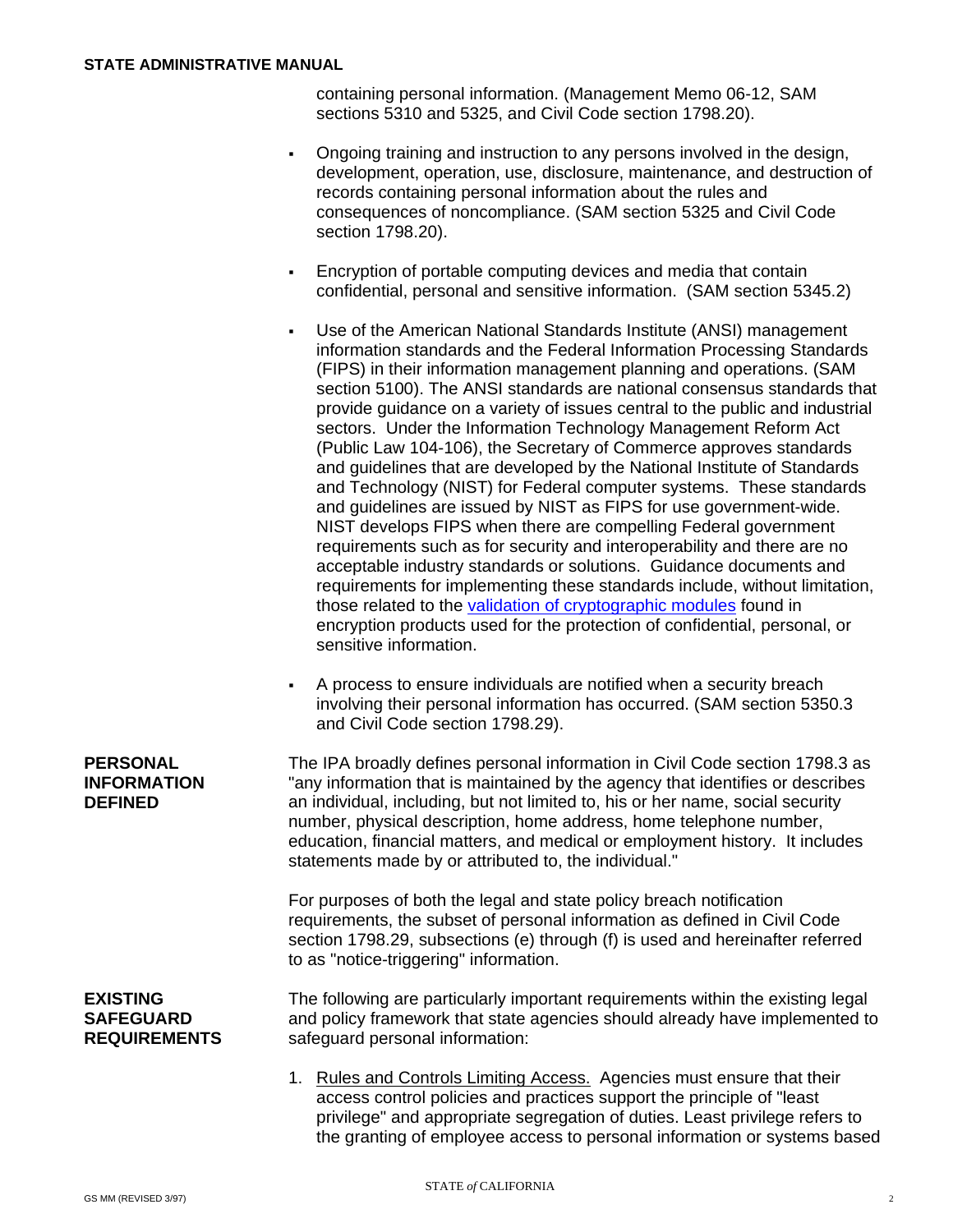on a legitimate business need to access the information in the performance of their job duties (refer to [Chapter 16, of NIST SP-800-12,](http://csrc.nist.gov/publications/nistpubs/800-12/800-12-html/chapter16.html)  [An Introduction to Computer Security\)](http://csrc.nist.gov/publications/nistpubs/800-12/800-12-html/chapter16.html). Agencies must also implement controls to detect and deter misuse, unauthorized access, or access that exceeds the limits of an employee's authorized access. For example, an employee may, by virtue of his or her job-related duties, have access to all records in a particular database or system, including records that may be held by the agency about those personally known to him or her (e.g., friends, family members, neighbors, etc.). However, that employee should not access those records unless specifically assigned a job-related duty in support of the processing or handling of such records. Agencies must also employ, to the extent practical, technical controls to automate compliance with these requirements. (SAM sections 5100, 5335.1, 5335.2, 5340, and 20050).

- 2. Employee Training. **Before** permitting access to agency information and information systems, agencies must train all employees (including managers and contracted staff) about their privacy and security responsibilities. Supervisors must also be trained about their role and responsibilities for providing day-to-day instruction, training and supervision of staff regarding their obligation to safeguard personal information. Thereafter, agencies must train employees at least once annually to ensure employees continue to understand their responsibilities. Additional or advanced training should also be provided commensurate with increased responsibilities or changes in duties. Both initial and refresher training must cover acceptable rules of behavior and the consequences when rules are not followed. For agencies implementing telecommuting or telework, and other authorized remote access programs, training must include the rules of such programs. (SAM section 5325 and Civil Code section 1798.20).
- 3. Signed Acknowledgements. Agencies must ensure that all individuals with authorized access to personal information sign an acknowledgement at least once each year to demonstrate both their receipt of the rules and requisite training, as well as their understanding of the consequences for failure to follow the rules. (SAM section 5325).
- 4. Written Agreements with Third Parties. Agencies must ensure that when personal information is shared with third parties, it is either specifically permitted or required by law and that a written agreement is executed between the parties. The written agreement is to identify the applicable Federal and state laws, as well as all departmental policies, standards, procedures, and security controls that must be implemented and followed by the third party to adequately protect the information. The agreement must also require the third party, and any of its sub-contractors with whom they are authorized to share the data, to share only the minimum personal information necessary, to securely return or destroy the personal information upon expiration of the contract, and to provide immediate notification to the state agency, and to individuals when appropriate, whenever there is a breach of personal information. (SAM sections 5310 and 5320.3, and Civil Code section 1798.19).
- 5. Encryption. Agencies must encrypt all confidential, personal, or sensitive data on mobile devices or media whenever that type of information is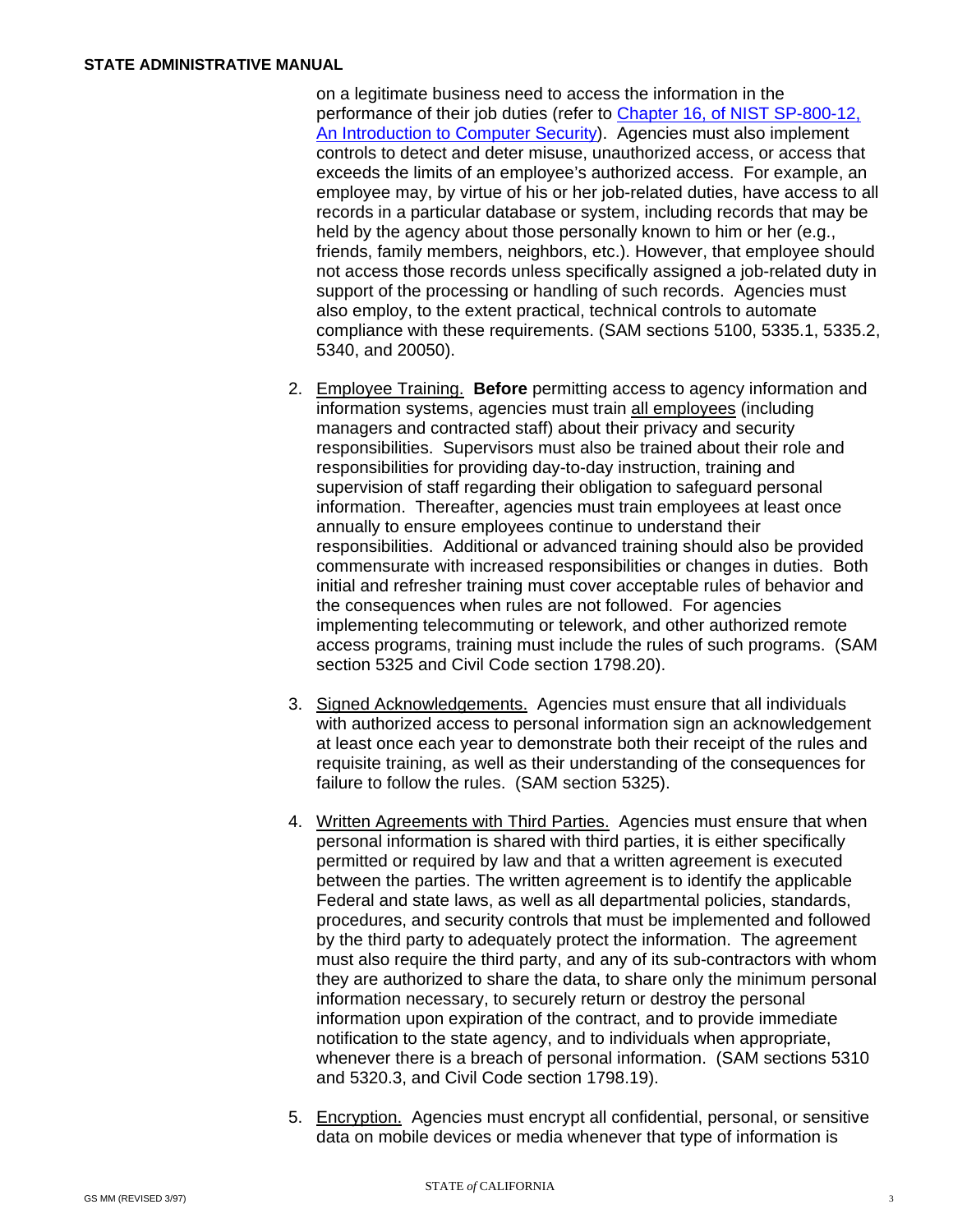authorized for use on such devices or media, using only NIST certified cryptographic modules (FIPS 140-2 validated products). (SAM sections 5100 and 5345.2).

- 6. Review and Reduce Current Personal Information Holdings. Agencies must review current holdings of all records containing personal information and ensure to the maximum extent practical, such holdings are reduced to the minimum necessary for the proper performance of a documented agency function. (Civil Code section 1798.14).
- 7. Review Current Forms and Other Methods of Personal Information Collection. Agencies must review all current forms, paper, and any other methods (e.g., online or telephony) used to collect personal information, to ensure the specific authority or authorization to collect such information exists, and appropriate notice is included on or with any such forms. (Civil Code section 1798.17).
- 8. Eliminate Unnecessary Collection and Use. When in the course of such reviews, the collection of personal information is no longer necessary for an authorized business purpose, agencies shall ensure that its collection is discontinued, and that the forms or any other methods used to collect this information are properly retired, revised, or replaced. (Civil Code section 1798.14).
- 9. Explore Alternatives to the Use of Social Security Numbers. Many recently enacted privacy laws prohibit the use of Social Security numbers as personal identifiers in state systems, or specifically require truncation when they must be used. All state agencies should participate in government-wide efforts to explore alternatives to the use of Social Security numbers as a personal identifier for both recipients of state programs and services, and state employees. (Civil Code sections 1798.14 and 1798.85).
- 10. Review Internal Controls to Safeguard Personal Information. Agencies must ensure that their risk management practices and ongoing assessments and reviews include evaluations of the adequacy of controls implemented to safeguard personal information held by the agency, and its contractors, and its other custodians with whom data may be shared. Internal controls include "Information Technology" controls, as well as administrative controls. (SAM sections 5305 to 5305.2). Further, in accordance with the California Financial Integrity and State Manager's Accountability Act (FISMA) of 1983 (Government Code Sections 13400 through 13407), "internal accounting and administrative controls are the methods through which reasonable assurances can be given that measures adopted by state agency heads to safeguard assets, check accuracy and reliability of accounting data, promote operational efficiency, and encourage adherence to prescribed managerial policies are being followed." To ensure the state FISMA requirements are fully complied with, the head of each state agency must conduct an internal review and report on the adequacy of its internal controls by December 31, of each odd numbered year to the Legislature, the State Auditor, the Governor, the Director of the Department of Finance, and the State Library. (SAM section 20060). An agency's review of personal information holdings, personal information collection methods, and internal controls to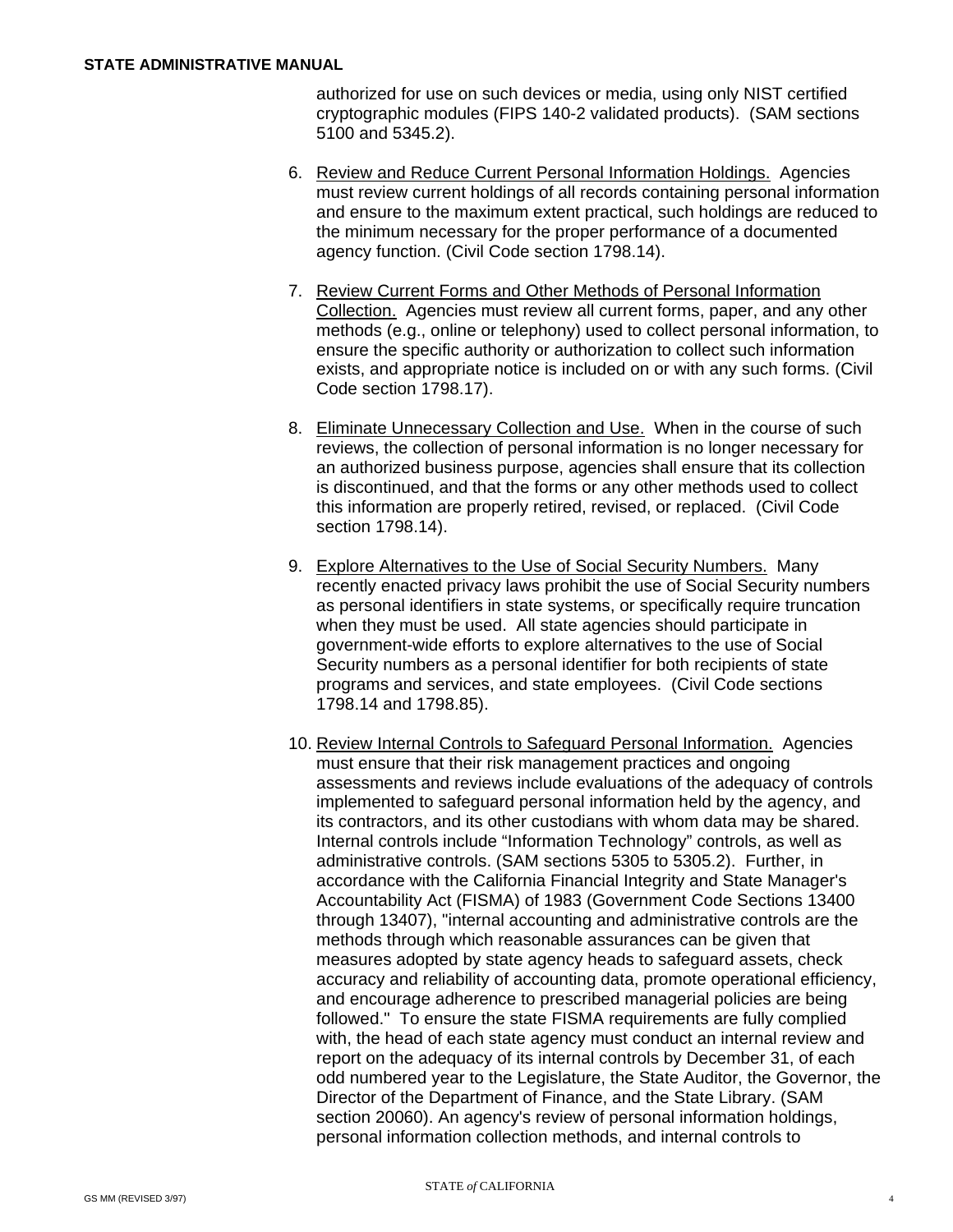safeguard personal information may be completed in conjunction with the agency's biennial FISMA review.

## **EXISTING INCIDENT MANAGEMENT AND BREACH RESPONSE REQUIREMENTS**

Existing state law and state policy require agencies to carry out the following incident management and breach response responsibilities:

- 1. Promptly investigate incidents involving the improper dissemination of information, or the loss, damage, or misuse of information assets. Incident management includes the formulation and adoption of an incident management plan that provides for the timely assembly of appropriate staff and their response to, reporting on, and recovery from a variety of incidents. Incident management also includes the application of lessons learned, and the determination of, and implementation of appropriate corrective actions to prevent or mitigate the risk of similar occurrences. (SAM sections 5350 and 8643).
- 2. Immediately report any security incident, including any breach of personal information as defined by Civil Code Section 1798.3 (includes non noticetriggering personal information) to the California Highway Patrol's Emergency Notification and Tactical Alert Center (ENTAC) at (916) 657- 8287. (SAM sections 5350.2 and 8643, and Government Code section 14613.7).
- 3. Notify individuals when a breach of their personal information was, or is reasonably believed to have been acquired by an unauthorized person. Civil Code section 1798.29, sub-sections (e) through (f) specifically require notification to individuals in breaches of unencrypted computerized personal information of a specified type (which is referred to as "noticetriggering" information). Notice-triggering information includes the first name or first initial and last name in combination with any one or more of the following data elements:
	- a. Social Security number.
	- b. Driver's license number or California Identification Card number.
	- c. Account number, credit or debit card number, in combination with any required security code, access code, or password that would permit access to an individual's financial account.
	- d. Medical information (as defined).
	- e. Health insurance information (as defined).

While Civil Code section 1798.29 focuses on computerized data elements, the current state policy requires notification when a breach of an individual's personal information involves these same "notice-triggering" data elements or otherwise exposes individuals to substantial risk of harm, regardless of the data medium. (SAM section 5350.3).

4. Prepare and submit a written follow-up Agency Security Incident Report (SIMM 65C form) to OISPP, within ten (10) business days from the date of initial reporting to ENTAC, that describes what occurred, what steps or actions were taken to mitigate the risk of recurrence, and the cost associated with both the incident and any corrective action. (SAM sections 5350.3 and 5360.1).